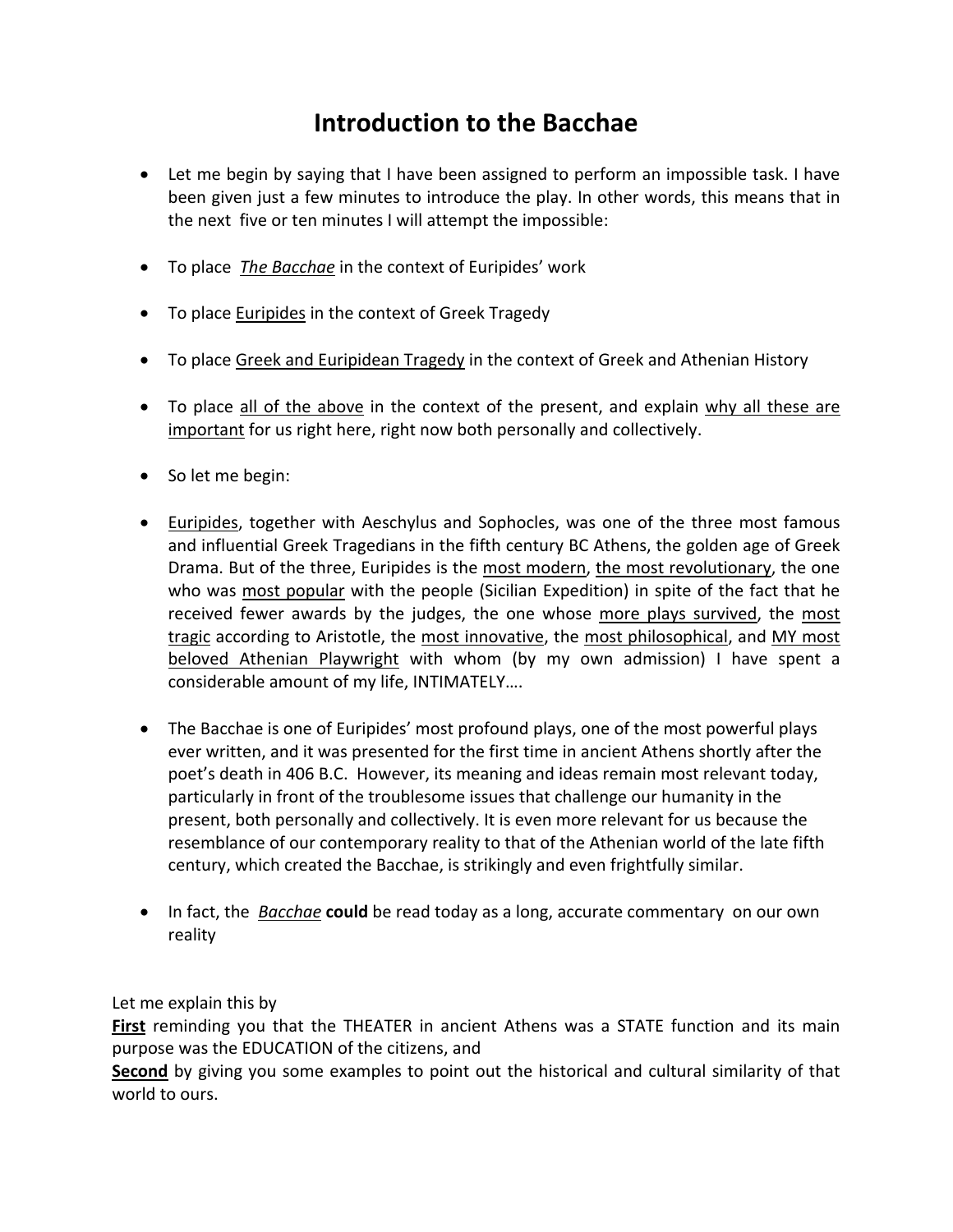- 1) In the early fifth century BC, the Athenians were the ones who were mostly responsible for saving the Greek world from the Persian aggression. And in a similar way, in the mid-twentieth century, the Americans were mostly responsible for saving the Europeans from Hitler's aggression.
- 2) After the Persian Wars, the Athenians formed a great alliance, the Delian League, whose purpose was to protect their allies from the enemy. In a similar way, the NATO alliance was created under American leadership for similar purposes.
- 3) In time, through their position of leadership in those alliances, both the Athenians and the Americans became formidable powers, fact which started causing suspicion even among their respective allies.
- 4) At a certain point, both alliances lost the focus and the clear purpose of their own existence. Years after the Persians were completely gone, the Athenians would not let go of their allies, and in fact they would even try to expand their influence by enlisting more members. When the Athenians pressured the Melians to join their alliance the Melians indicated that they would prefer to remain neutral. But the Athenians addressed them with cruelty saying: "If you are not with us you are against us," and they attacked them.

Similarly, when some NATO allies found themselves unable to support the Americans in attacking Iraq, in the same Athenian spirit, the Americans proclaimed that: "If you are not with us you are against us."

- 5) In 415 BC, the Athenians, intoxicated and mesmerized by their own might and power, got involved in a disastrous unprovoked war in a far away country, in Sicily; Similarly, the Americans, too confident of themselves, got involved in an unprovoked war in a far away country, in Iraq, suffering quite unpredicted and dire consequences.
- 6) When the Athenian hubristic imperialism reached its peak, its Democratic Institutions deteriorated tremendously as well. The Athenians grew increasingly more narrow, polarized, partisan, fearful, xenophobic, suspicious, intolerant and aggressive. The historian Thucydides, who records these events, is in awe in front of the cultural turbulence and the deterioration of language and ideals that this reality had produced. And, of course, anyone who follows our News of today cannot fail to witness a similar corrosion in our own language, culture and ideals as well.

I believe that I have made the point. It becomes evident then why the destructive turbulence reflected in the Bacchae could be used as an insightful commentary on the cultural and political turmoil not only of Ancient Athens, but of our own reality as well.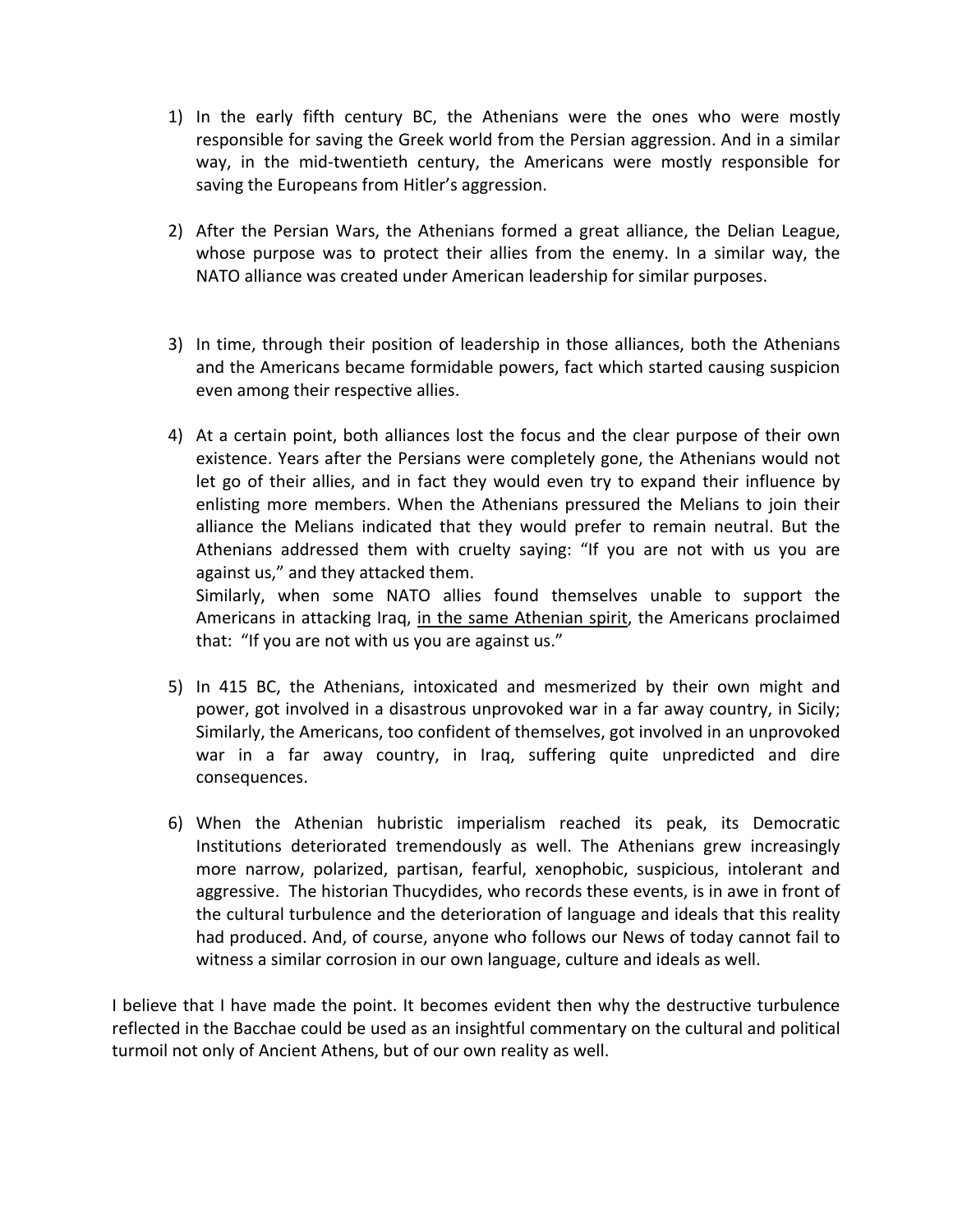The Bacchae

The title of the play is the BACCHAE. Bacchae or Bacchanals or Maenads were the female followers of the God Dionysus, who, possessed by the god, dance in ecstasy and hunt in Nature.

The god Dionysus, the most ambiguous and mysterious Greek god, is the main character of this play; and through the way the human characters interact with him, Euripides explores and illuminates many eternal themes of our humanity like race, gender, power, intelligence, military superiority, religion, cultural understanding, ignorance, and above all the meaning of wisdom in the face of all these.

- The play opens outside the palace in the Greek city of Thebes, where the god Dionysus, in a human disguise, has arrived to show himself as a god. His first words on stage (lines 1‐3) state his origin, especially emphasizing the fact that he is the son of a heavenly father, Zeus, and an earthy mother, Semele.
- According to the old story, Semele, the Theban princes, bore Dionysus to Zeus and, while still pregnant with the child, she was burnt by his thunderbolts because she dared to insist upon seeing Zeus in all of his glory. Zeus protected the child by wrapping it in his thigh, and thus, when the time arrived, Dionysus "was born by the father" as a powerful god himself. All this was to be sure a well known mythical tradition. Yet Euripides' effort here to stress the duality of the god from the outset deserves special attention, especially in view of what follows. For although Dionysus claims he is a god, on the stage he appears as being mortal; he says that he is a man, but he looks soft and effeminate with his beardless face and his long blond, and curly hair; he speaks of his mother, the princess of Thebes, the daughter of Cadmus, yet he adds that he has come from the East, from Asia, where Greeks and barbarians mingle.
- As for his purpose of visiting Thebes, he says, it is to reveal or even impose his divinity there. The whole city, he adds, must learn, even despite its will, that he is the son of Zeus.
- To the young king Pentheus, the grandson of Cadmus who fights and slights the god (*theomachei*), Dionysus will reveal himself as a true god.
- As for his mother's sisters, they above all must come to know him for Zeus' true son. For it was they who slandered Semele by saying that she bore Dionysus to a mortal man, fathering off her shame on Zeus. And it was they who claimed that it was for that reason that Zeus blasted her down with his lightning. But Dionysus has already started showing himself to them. He has stung them with frenzy, he has haunted them from home up to the mountains, has compelled them to wear the livery of his rites. Together with them he has driven mad, away from home, all Theban women; and on the roofless rocks now sit rich and poor alike, the daughters of Cadmus mingled with the common women of Thebes.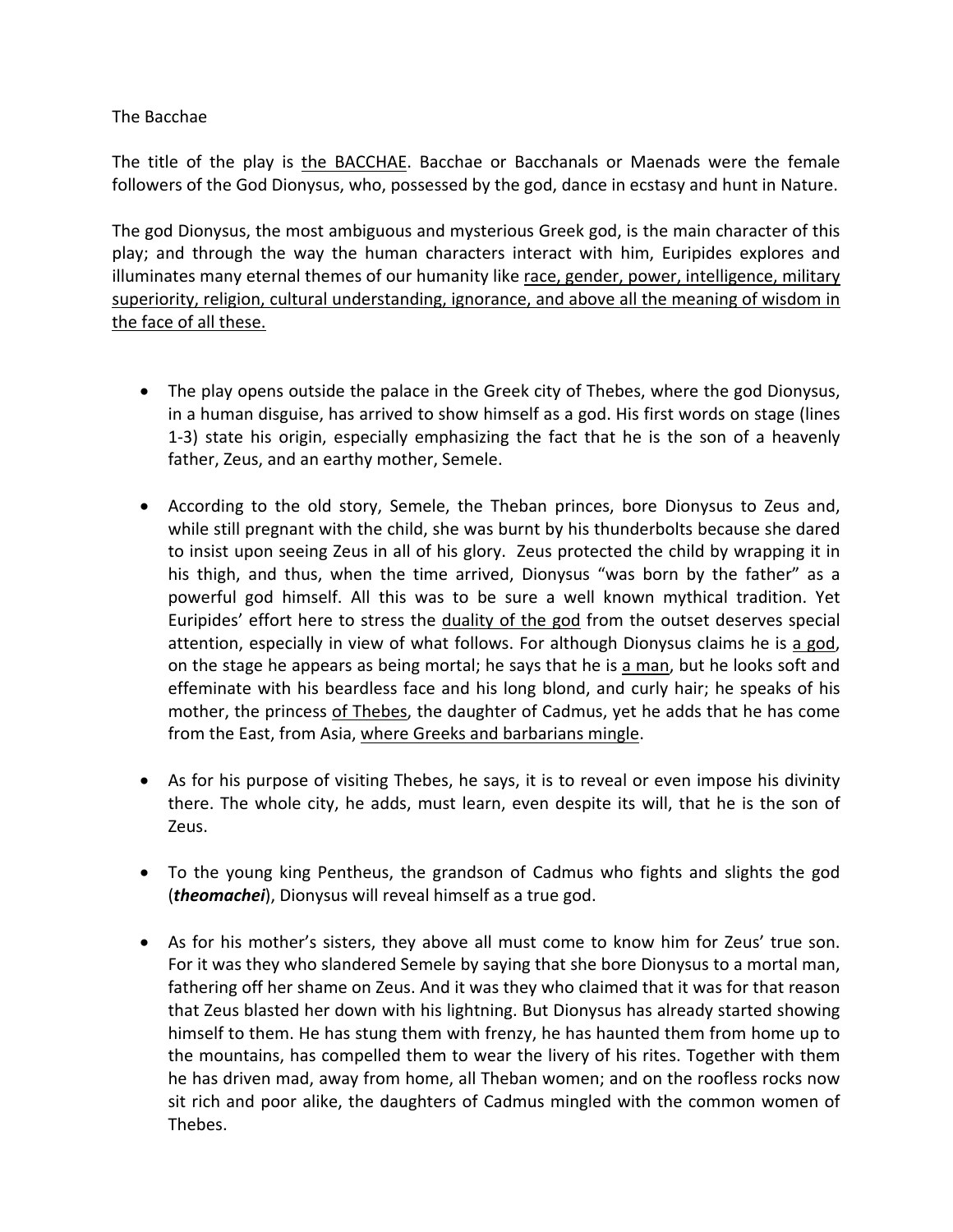- At the end of the prologue, as Dionysus leaves the stage to join the Theban Bacchanals on mount Cithaeron, his Asiatic votaries enter the orchestra. Their long song (lines 64‐ 169), in beautiful lyrics stresses the same elusiveness of the god that the audience had witnessed in the prologue.
- Here the abundance of opposites which are enigmatically combined in peaceful coexistence is striking.

Heaven and Earth, Greek and Asiatic, god and beast, male and female, rich and poor, old and young, piety and cruelty, holiness and bloodshed, tenderness and harshness, madness and peaceful serenity are mysteriously fused. The mystery is called Dionysus. It is he who stands between the opposites and is capable of moving himself as well as those who experience him into different levels of existence. This, having been stated by recitation in the prologue and by lyric song in parodos, remains to be further developed as the action of the play begins.

- In the first episode, the old king Cadmus and the old priest of Apollo Teiresias, who have observed the power of Dionysus, have expediently changed their tune, they are incongruously dressed in Dionysiac livery, and are ready to join the women and their Bacchic dances on the mountain.
- Pentheus, the young king of Thebes, mocks them, and, threatened by the mysterious power of the God whom he does not understand, is trying to reduce him through weapons, the army, with chains and imprisonment.
- Throughout the play, Pentheus is painted as the traditional tyrant of tragedy: he is the one‐sided, one dimensional, conservative Greek aristocrat who, puffing with racial pride, despises the new religion as barbarous; he hates it for its obliteration of sex and class distinctions; and he fears it as a threat to social order and public morals.
- But, despite all of his efforts to resist, little by little, Pentheus falls into Dionysus' net, into the confusion of mind (symbolized by the destruction of his palace), into the chaos of the God's obliteration of opposites, and he finally succumbs to the god by dressing as a Maenad, curious to explore the Bacchic dances himself .
- Dionysus will call him ignorant, and will finally lead him to the mountain where he will meet with his final destruction. There, Pentheus will be torn apart by the Bacchae, and he will be decapitated by his own mother Agave, who, in her delusion, believes that she holds the head of a lion.
- The messenger's speech which follows, one of the most vivid and intense narratives in Greek Drama, completes the god's revelation. Twice here the imagery of a cycle (1064‐ 1067, 1106‐1109) describes Pentheus' entrapment by Dionysus. And a great, supernatural light (1083) indicates the god's epiphany. As this moment, heaven and